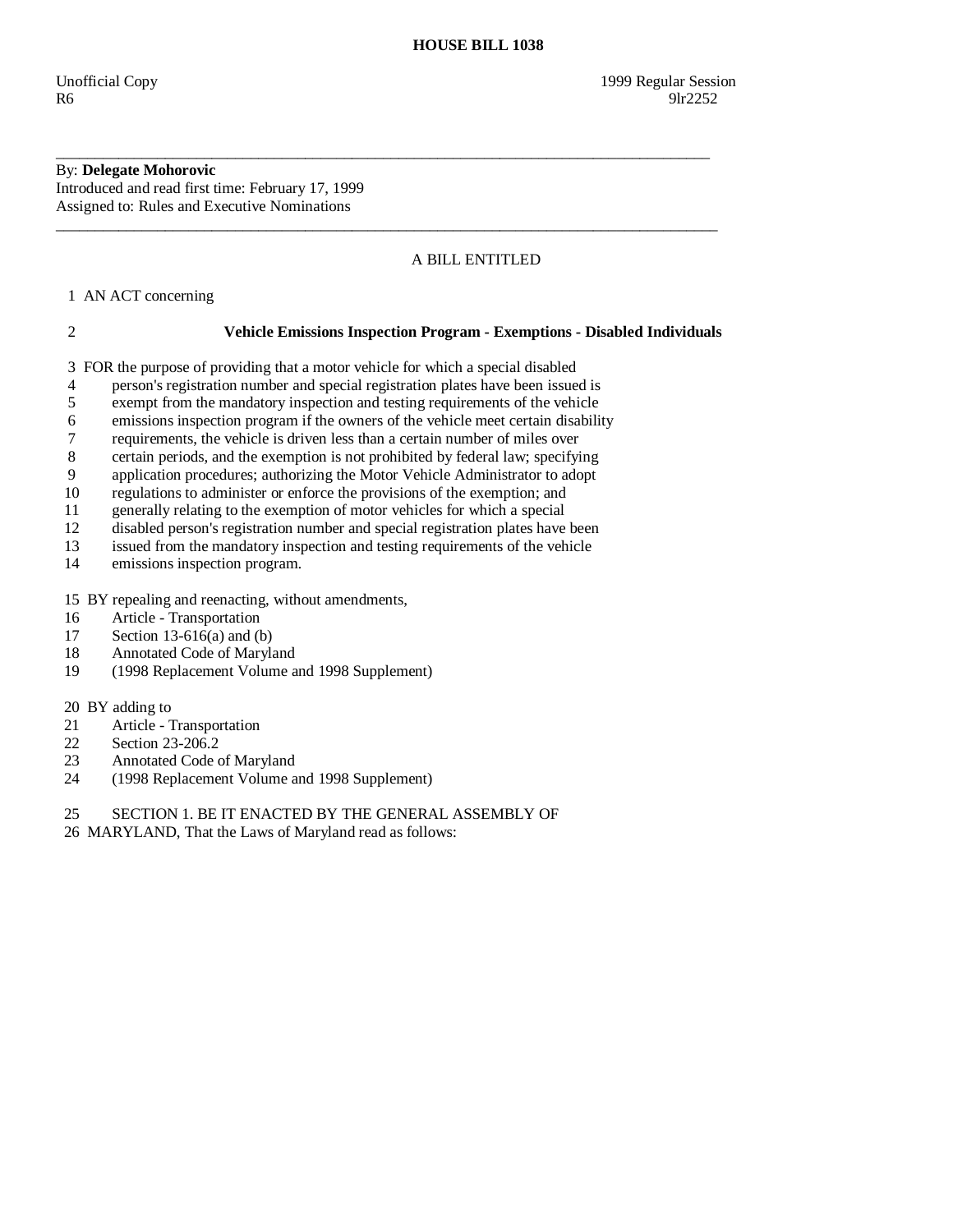| 2  |                                                                                                                                                                                                                                                                                                                                                                                                                                   |       | <b>HOUSE BILL 1038</b>                                                                                                                              |  |
|----|-----------------------------------------------------------------------------------------------------------------------------------------------------------------------------------------------------------------------------------------------------------------------------------------------------------------------------------------------------------------------------------------------------------------------------------|-------|-----------------------------------------------------------------------------------------------------------------------------------------------------|--|
| 1  | <b>Article - Transportation</b>                                                                                                                                                                                                                                                                                                                                                                                                   |       |                                                                                                                                                     |  |
|    | 2 13-616.                                                                                                                                                                                                                                                                                                                                                                                                                         |       |                                                                                                                                                     |  |
| 3  | The owner of any vehicle described in paragraph (2) of this subsection<br>(a)<br>(1)<br>4 may apply to the Administration for the assignment to that vehicle of a special,<br>5 disabled person's registration number and special registration plates, if the applicant,<br>6 a dependent of the applicant, or any individual who depends on the applicant for<br>7 transportation:                                               |       |                                                                                                                                                     |  |
| 8  |                                                                                                                                                                                                                                                                                                                                                                                                                                   | (i)   | Has permanently lost the use of a leg or an arm;                                                                                                    |  |
| 9  | 10 without a wheelchair or crutches;                                                                                                                                                                                                                                                                                                                                                                                              | (ii)  | Is so severely and permanently disabled as to be unable to move                                                                                     |  |
| 11 |                                                                                                                                                                                                                                                                                                                                                                                                                                   | (iii) | So suffers from lung disease that his forced expiratory volume,<br>12 one second, when measured by spirometry, is less than one liter;              |  |
| 13 |                                                                                                                                                                                                                                                                                                                                                                                                                                   | (iv)  | Has a permanent impairment of both eyes so that:                                                                                                    |  |
| 14 | 15 with corrective glasses; or                                                                                                                                                                                                                                                                                                                                                                                                    |       | 1.<br>The central visual acuity is 20/200 or less in the better eye,                                                                                |  |
|    | $\overline{2}$ .<br>16<br>There is a field defect in which the peripheral field has<br>17 contracted to such an extent that the widest diameter of visual field subtends an<br>18 angular distance no greater than 20 degrees in the better eye; or                                                                                                                                                                               |       |                                                                                                                                                     |  |
|    | 19<br>Has a physical disability, as certified by a licensed physician<br>(v)<br>20 and determined by the Administration, which is permanent, which substantially<br>21 impairs the person's mobility, and which is so severe that the person would endure a<br>22 hardship or be subject to a risk of injury if the privileges accorded a person for whom<br>23 a vehicle is specially registered under this section were denied. |       |                                                                                                                                                     |  |
| 24 | (2)                                                                                                                                                                                                                                                                                                                                                                                                                               |       | This section applies only to:                                                                                                                       |  |
| 25 |                                                                                                                                                                                                                                                                                                                                                                                                                                   | (i)   | A Class A (passenger) vehicle;                                                                                                                      |  |
| 26 |                                                                                                                                                                                                                                                                                                                                                                                                                                   | (ii)  | A Class D (motorcycle) vehicle;                                                                                                                     |  |
| 27 |                                                                                                                                                                                                                                                                                                                                                                                                                                   | (iii) | A Class M (multipurpose) vehicle;                                                                                                                   |  |
| 28 | 29 rated capacity; or                                                                                                                                                                                                                                                                                                                                                                                                             | (iv)  | A Class E (truck) vehicle with a one ton or less manufacturer's                                                                                     |  |
| 30 | 32 transportation of individuals with disabilities.                                                                                                                                                                                                                                                                                                                                                                               | (v)   | A Class H, I, or J vehicle that is specially equipped for the<br>31 transportation of individuals with disabilities and is used exclusively for the |  |

 33 (b) (1) Special registration and special registration plates may be issued 34 under this section only if the applicant submits: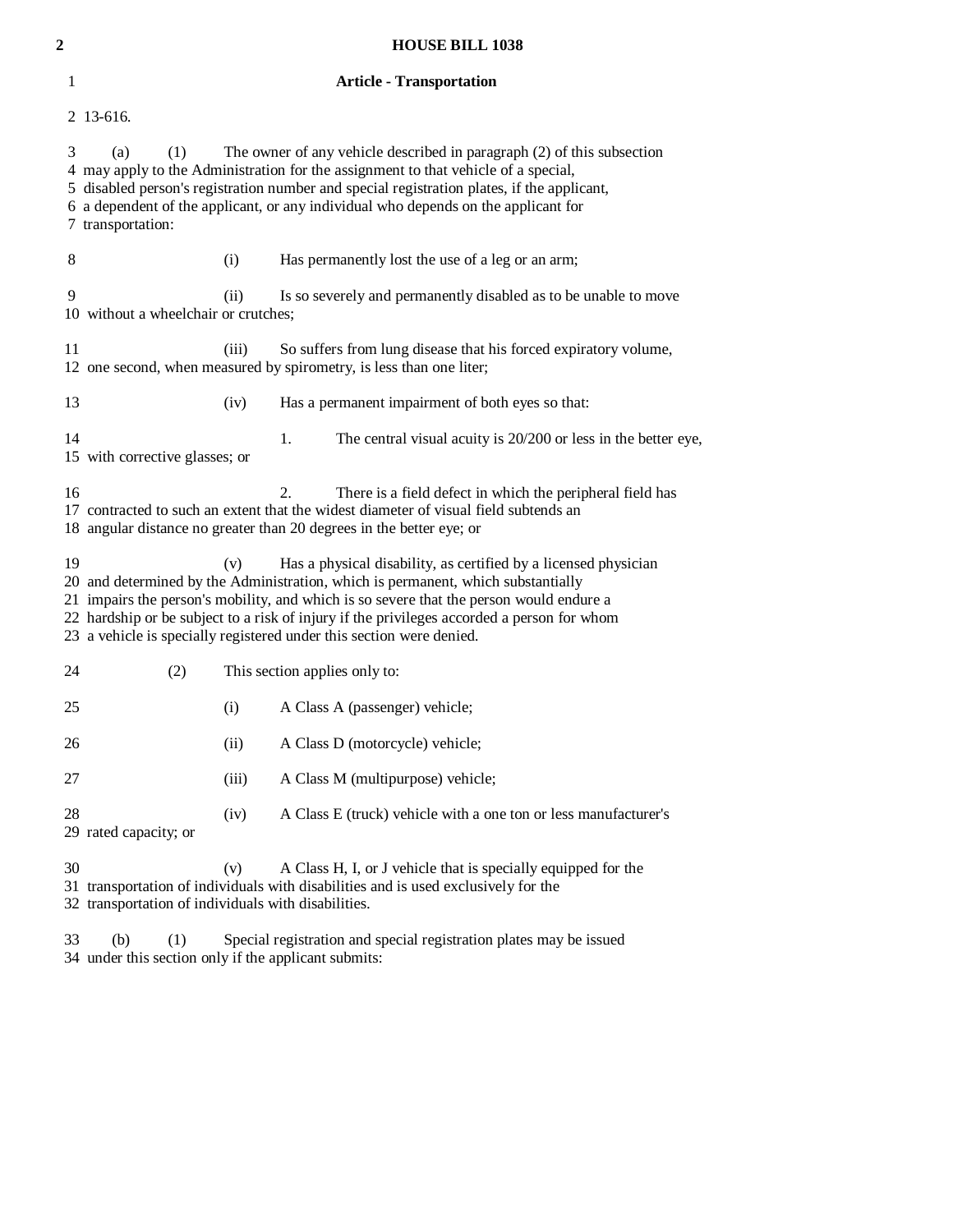#### **3 HOUSE BILL 1038**

1 (i) Proof satisfactory to the Administration that the applicant, the

2 dependent of the applicant, or the individual who depends on the applicant for

3 transportation, as the case may be, is an individual with a disability described in

4 subsection (a)(1) of this section; and

 5 (ii) As to an applicant on whom an individual with a disability 6 depends for transportation, a certification of the individual with a disability that the 7 individual with a disability depends on the applicant for transportation.

 8 (2) The Administration may not accept applications for special 9 registration under this section from:

10 (i) More than 2 applicants submitting certifications of dependency 11 as required under item (1)(ii) of this subsection from the same individual with a 12 disability;

13 (ii) More than 1 applicant on whom an individual with a disability 14 depends for transportation if the individual with a disability, at the time of 15 application, possesses a valid special registration issued under this section; or

 16 (iii) An applicant who, at the time of application, possesses 2 valid 17 special registrations issued under this section.

18 23-206.2.

 19 (A) A MOTOR VEHICLE FOR WHICH SPECIAL REGISTRATION PLATES HAVE 20 BEEN ISSUED UNDER § 13-616 OF THIS ARTICLE, IS EXEMPT FROM THE MANDATORY 21 INSPECTIONS REQUIRED BY THIS SUBTITLE IF:

22 (1) ALL OF THE OWNERS OF THE MOTOR VEHICLE MEET THE 23 DISABILITY REQUIREMENTS OF § 13-616(A)(1) OF THIS ARTICLE;

 24 (2) THE MOTOR VEHICLE IS DRIVEN LESS THAN 5,000 MILES OR LESS 25 YEARLY; AND

26 (3) THE EXEMPTION IS NOT OTHERWISE PROHIBITED BY FEDERAL LAW.

 27 (B) (1) IN ORDER TO QUALIFY FOR THIS EXEMPTION, ALL OWNERS OF THE 28 MOTOR VEHICLE SHALL CERTIFY THE FOLLOWING:

29 (I) THAT THE OWNER OF THE MOTOR VEHICLE MEETS THE 30 DISABILITY REQUIREMENTS OF § 13-616(A)(1) OF THIS ARTICLE;

 31 (II) THAT THE MOTOR VEHICLE HAS BEEN ISSUED A SPECIAL 32 DISABLED PERSON'S REGISTRATION NUMBER AND SPECIAL REGISTRATION PLATES 33 UNDER § 13-616 OF THIS ARTICLE;

 34 (III) THAT THE MOTOR VEHICLE IS DRIVEN 5,000 MILES OR LESS 35 ANNUALLY; AND

36 (IV) THE CURRENT ODOMETER READING.